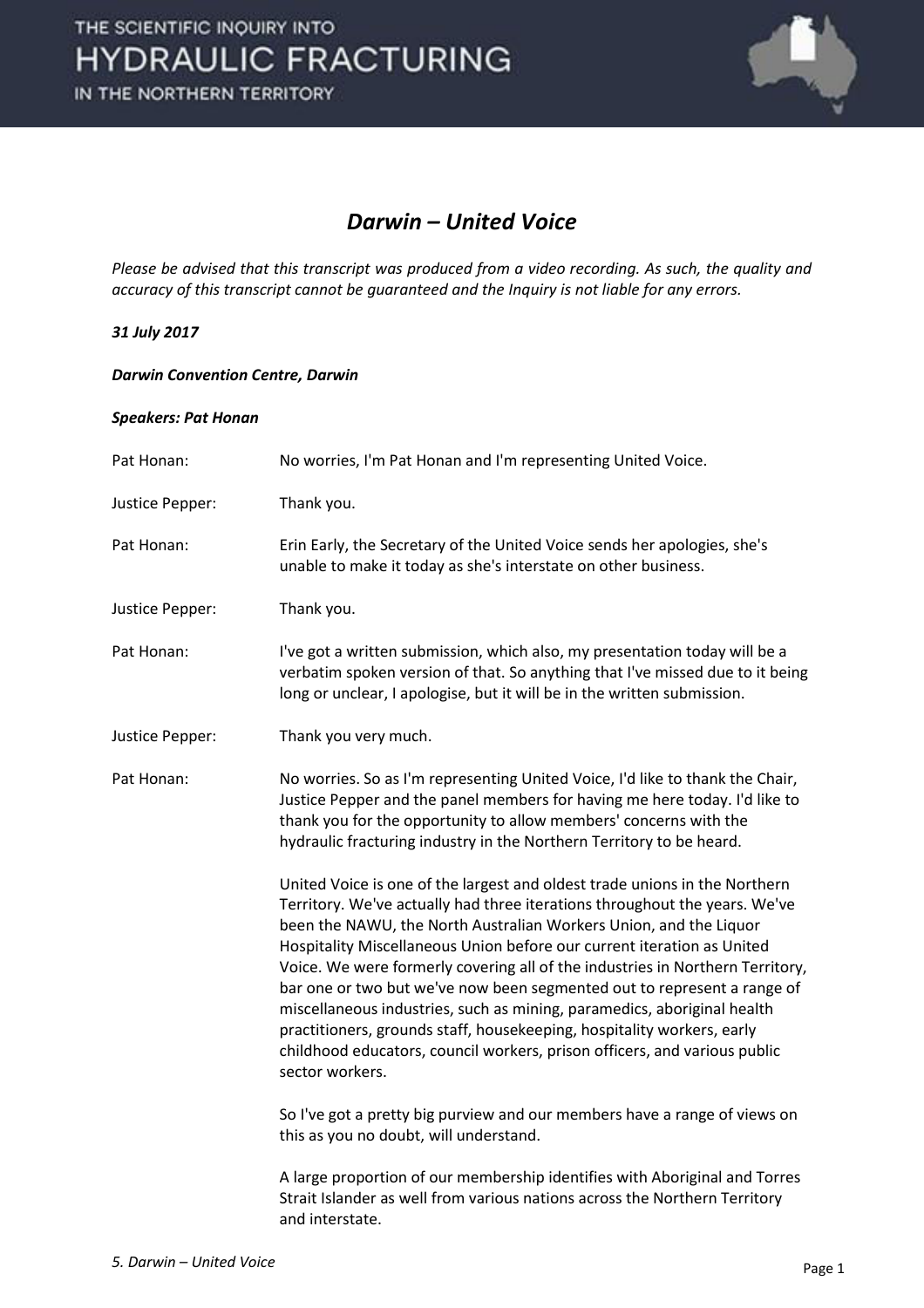IN THE NORTHERN TERRITORY



 United Voice does not support unconventional hydraulic fracturing or related activities in the Northern Territory and we remain unconvinced by the arguments of Apia, individual gas and mining companies and local media sources.

 Following this brief introduction, I'll detail some major issues that our members have brought to our attention around unconventional hydraulic fracturing and related activities such as the pollution of aquifers, managing environmental degradation, job creation and mothballing of existing services.

 So I'll just move straight on. Potential pollution of aquifers ... the recent discovery of the contamination of ground water in Katherine around the Tindal area by run off from firefighting foam, containing Per and ... I'm going to stuff this up sorry, Polyfluoro-alkyl substances, otherwise known as PFAS.

#### Justice Pepper: PFAS

Pat Honan: Right ... has shown first hand how Commonwealth Northern Territory Governments deal with groundwater contamination in the Northern Territory. While the longterm effect of PFAS exposure is currently unknown, PFOA, one of the chemicals used in the firefighting foam, is classified as class 2B, possibly carcinogenic to humans.

> More than 40 affected Katherine residents are being supplied with bottled water through a defence department offer while an investigation and further testing is carried out in the groundwater by the NTEPA and blood testing offered to affected residents by the department of defence is currently delayed as I understand it.

 This contamination incident has highlighted two issues concern to United Voice: the response of the NT government has been muted. While this appears to be a small scale issue affecting only a few communities in the Northern Territory, the NT government has offered no substantial solution to the affected residents. The response from the Commonwealth appears to have been a reactive bandaid solution of providing bottled water to the affected residents. This solution is unsustainable, expensive and an unreasonable burden on residents.

 United Voice believes the response to the PFAS contamination in Katherine by the Commonwealth and NT Governments, appears to be limited in scope and appears to show no specific interest in the health of residents or the environmental damage that could possibly result from this contamination.

 United Voice has serious doubts that the NT Government would be capable of managing the potential contamination of a large aquifer by unconventional hydraulic fracturing or related activities.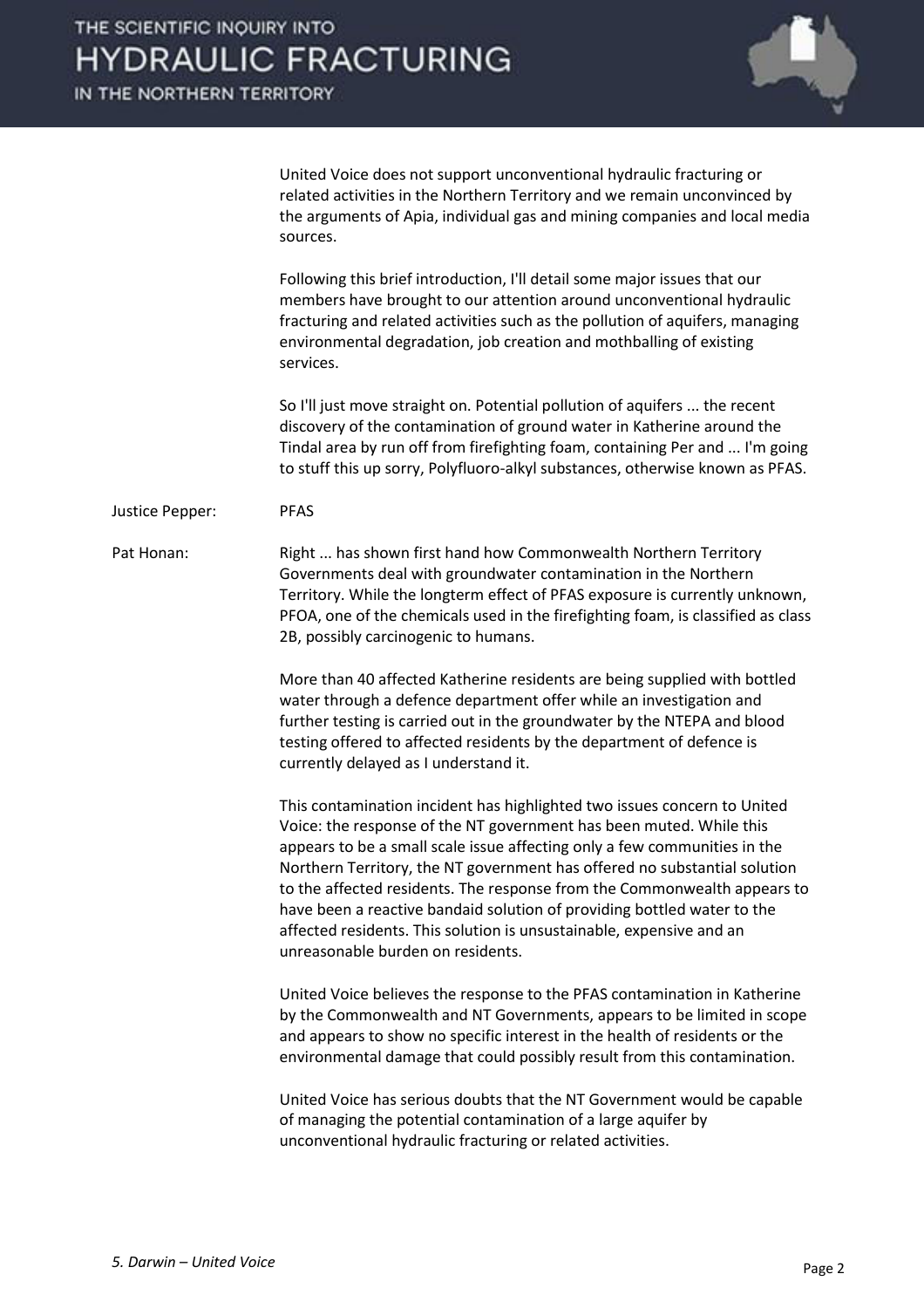

 Additionally, United Voice does not believe the NT government alone will be able to adequately compensate communities and residents who may be affected by this possible contamination.

 United Voice expects a fully costed and comprehensive remuneration scheme developed for residents and communities affected by polluted groundwater as a result of unconventional hydraulic fracturing and related activities. It's the belief of United Voice that this scheme should also necessitate a level of funding from gas and mining companies that would undertake conventional ... sorry, unconventional hydraulic fracturing in the Northern Territory as these organisations would be responsible for any potential contamination.

 The next section is managing environmental degradation. United Voice has doubts regarding the ability of the Northern Territory and the Commonwealth Governments to effectively prosecute organisations responsible for environmental degradation by unconventional hydraulic fracturing and related activities.

 The NT Government has a poor track record in holding corporations accountable for environmentally-damaging mining operations. McArthur River Mine near Borroloola is an example of such a failure by the Government with the planning and execution of a shut down period planned over 100 years ... sorry, is planned over 100 years with an additional and, in our opinion, absurdly generous 1000 year monitoring period. This information has been pulled from the environmental impact statement produced by Glencore recently. I've attached that as an attachment in our submission.

 United Voice is unconvinced that miners seeking to establish unconventional fracturing wells, would be deterred by threats to the environment as Glencore is clearly not deterred by their continued operation with McArthur River Mine.

 The Commonwealth Government appears to be similarly unable to prevent companies from establishing environmentally-damaging projects through the mandatory environmental approval process. One of the countless examples in recent history is the 2000 irrevocation of the approval of the Adani Carmichael mine in Queensland. The mine site, threatening the habitat of the Yaka Skink and the Ornamental Snake, required a court order to create proper and effective monitoring guidelines for the two species, which had been overlooked in the initial environmental approval.

 United Voice feels this lack of proactive foresight taken by the Commonwealth Environment Minister, is indicative of the attitude of the current Commonwealth Government in relation to environmentallydamaging mining operations in general. The Northern Territory Government's poor track record in environmental issues caused by mining operations and the apparent unwillingness of the Commonwealth Government to properly examine environmental threats, are concerning.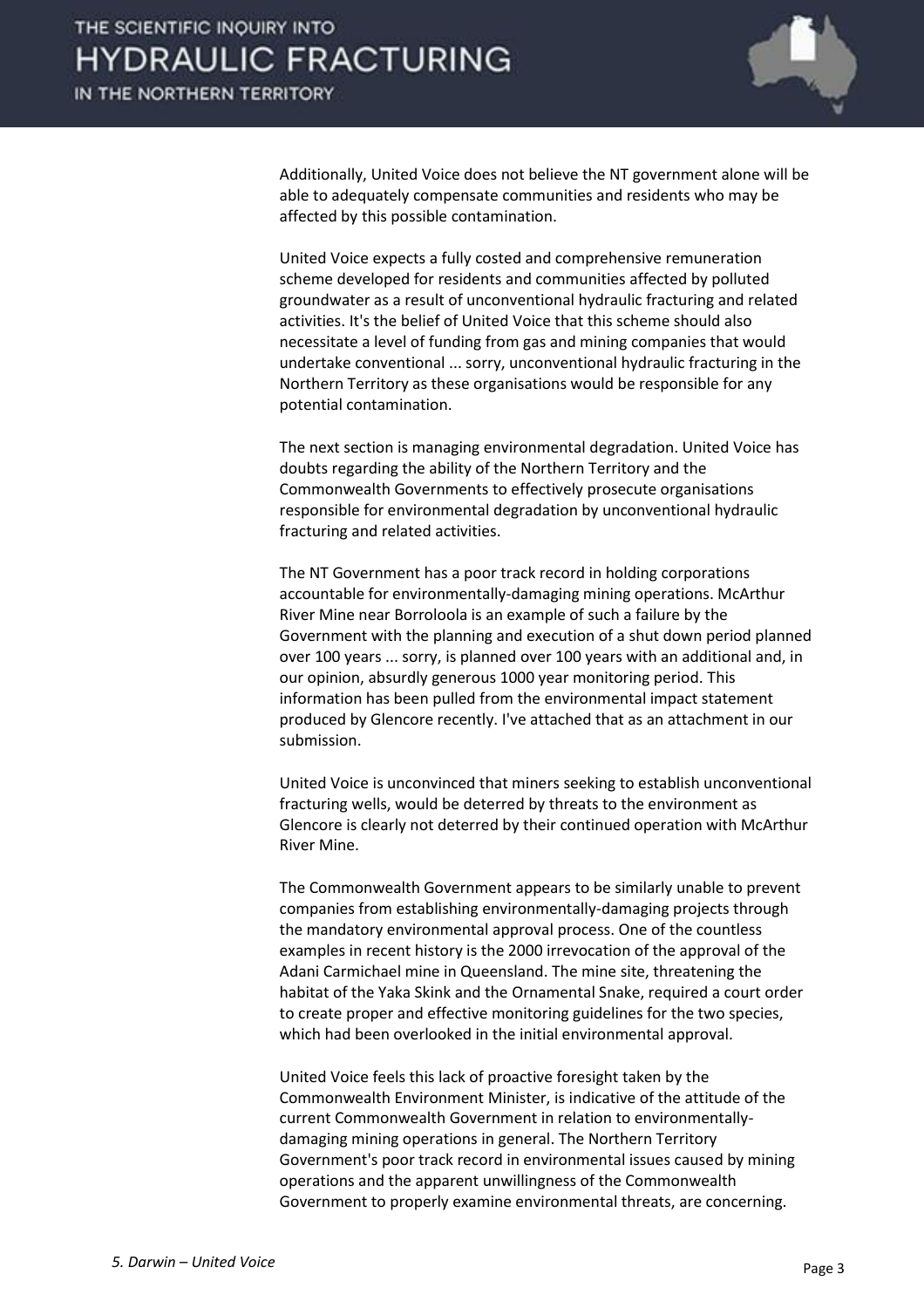IN THE NORTHERN TERRITORY



United Voice is uncertain that proper monitoring and effective remediation of environmental damage caused by unconventional hydraulics fracturing and related activities will be carried out by either body.

I'm just going get a glass of water, sorry.

Justice Pepper: Oh please do, please do.

Pat Honan: Alright, moving on to job creation, which is probably a bit more in our purview as a union. United Voice has doubts regarding the quantity of jobs to be created by a hypothetical, unconventional hydraulic fracturing industry in the Northern Territory.

> The Australia Institute's report 'Fracking the Future' illustrated disparity between jobs that have been modelled to be created by the CSG industry and the actual jobs created by gas projects and in supporting services throughout establishment and operational phases of CSG operations.

 Whilst CSG and shale gas extraction are two separate processes, it would be unrealistic for any stakeholder in the gas industry, to state that shale gas extraction would employ substantially more workers than a CSG extraction project.

 United Voice took specific issue with the concerns raised in the report that the gas industry appears to inflate numbers of jobs created by CSG projects by utilising deceptive or wildly optimistic modelling ... modelling, sorry.

 United Voice believes that a similar method of modelling is promoted by the gas industry in the Northern Territory. A recent story in the NT news cited thousands, in air quotes, of jobs at risk through the unconventional hydraulic fracturing moratorium continuing to be in effect.

 A recent Northern Territory government Snapshot report entitled 'Northern Territory Economy Quick Facts, March quarter 2017', reports that the mining and energy sector currently provided 4.6% of resident employment in the year previous, somewhere between 6000 and 6500 workers. FIFO workers, fly-in fly-out workers, are discounted in these figures. Based on these numbers, 'Fracking the Future' ... sorry, based on these numbers and 'Fracking the Future', United Voice believes that Apia's claims of thousands of jobs being created by an unconventional fracking industry in the Northern Territory, are exaggerated. The indeterminate amount of jobs created by the unconventional hydraulic fracturing and related activities in the Northern Territory, appear to be more weighted towards specialists rather than unskilled labour. United Voice is unconvinced that if the moratorium on unconventional hydraulic fracturing is lifted, that the jobs created would benefit Territory workers. United Voice instead expects that the industry will rely heavily on FIFO labour to meet the inevitable skills shortage that the establishment of the industry would bring.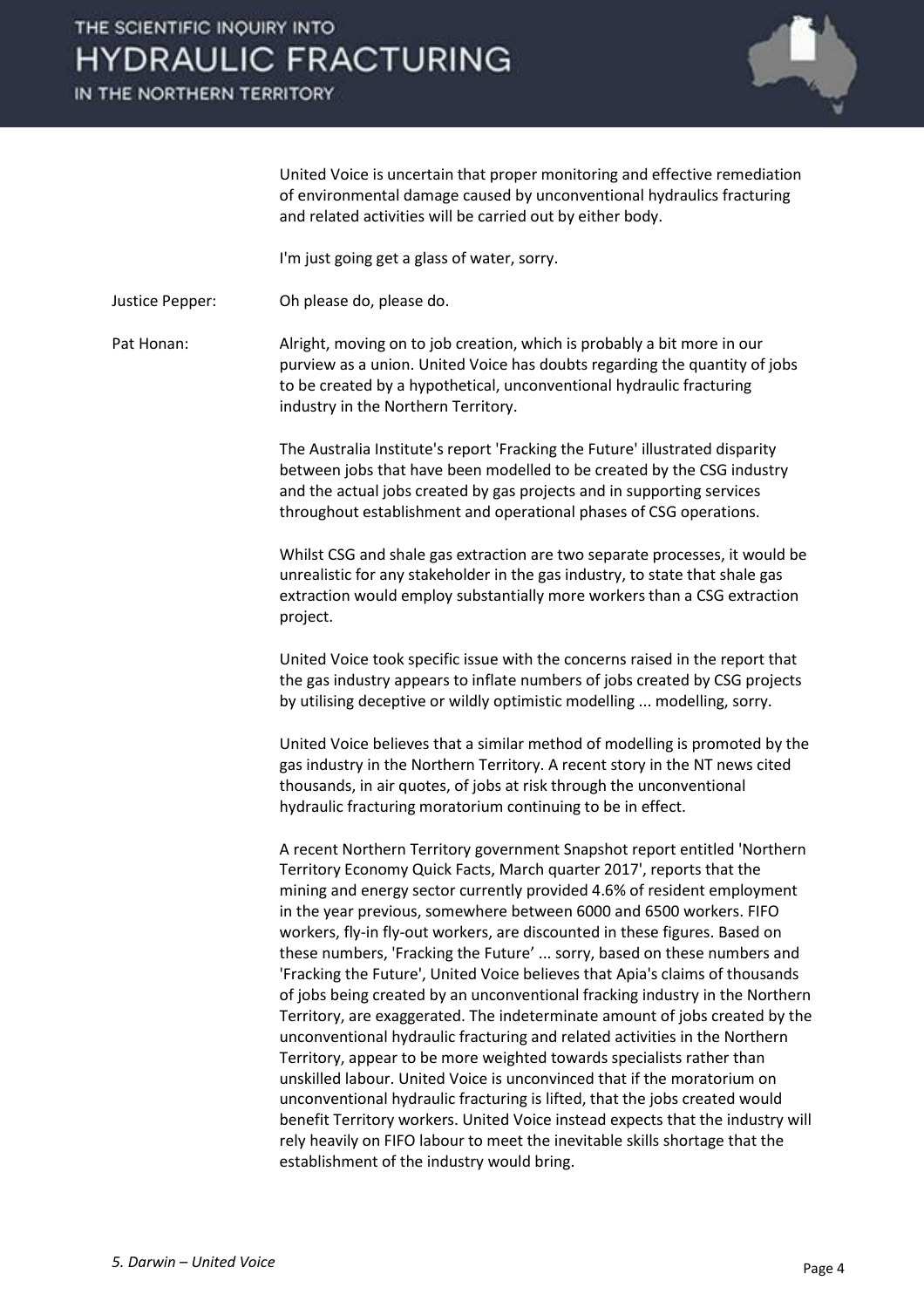

 And the last section is 'Mothballing of Services'. United Voice has doubts reading the lifespan of any unconventional hydraulic fracturing projects established in the Northern Territory. Domestic gas production, like all nonrenewable resources, is a product of finite economic lifespan. This finite lifespan and the current global gas production expansion, raised concerns about mothballing of the industry due to economic downturn, which the Northern Territory has seen on more than one occasion in the mining industry. The mothballing of the Gove alumina refinery is a recent example causing a severe backlash for those employed in the refinery and those living in Gove.

 United Voice does not believe that the NT government properly managed the process of the mothballing, ultimately damaging the economic prospects of the residents of Gove. If the gas industry employs even close to the numbers of the workers stated by Apia, the economic backlash on those workers would be severe if a downturn occurred. To put that into context, there were about 1000 workers in the Gove refinery and I'm assuming there'll be more in thousands, in air quote. Economic ... sorry. United Voice is also uncertain that the Northern Territory will be properly buffered against the economic damage of this sort of downturn. Western Australia's handling or iron ore exports following the mining boom, is an example of mismanagement of resource-driven prosperity. The downturn resulted in large scale redundancies and sackings, a two billion dollar budget deficit, the stripping of WA's triple A credit rating and a wide scale economic devastation for regional areas.

 United Voice believes that a similar sort of downturn would affect inordinately the much smaller population of the Northern Territory.

 Finally, United Voice is unconvinced that the unconventional hydraulic fracturing industry would be able to effectively monitor mothballed services. The Northern Territory Government must ensure that gas and mining companies, effectively manage mothballed services to prevent degradation of fracked wells or leakage in capped wells. Additionally, a robust penalty for those companies who are responsible for economic damage related to mothballed wells, must be established and enforceable. United Voice believes that the NT government allows gas and mining companies to forego responsibility ... oh sorry, I'll just start that again if that's alright.

Justice Pepper: Sure, sure, of course.

Pat Honan: United Voice believes that if the Northern Territory Government allows gas and mining companies to forego responsibility for mothballed services, it would cause great damage, economically and environmentally to the Northern Territory.

> In closing, United Voice believe that the NT government and the Commonwealth Government are unwilling or unable to provide a sufficient level of environmental, industrial or economic scrutiny and protection to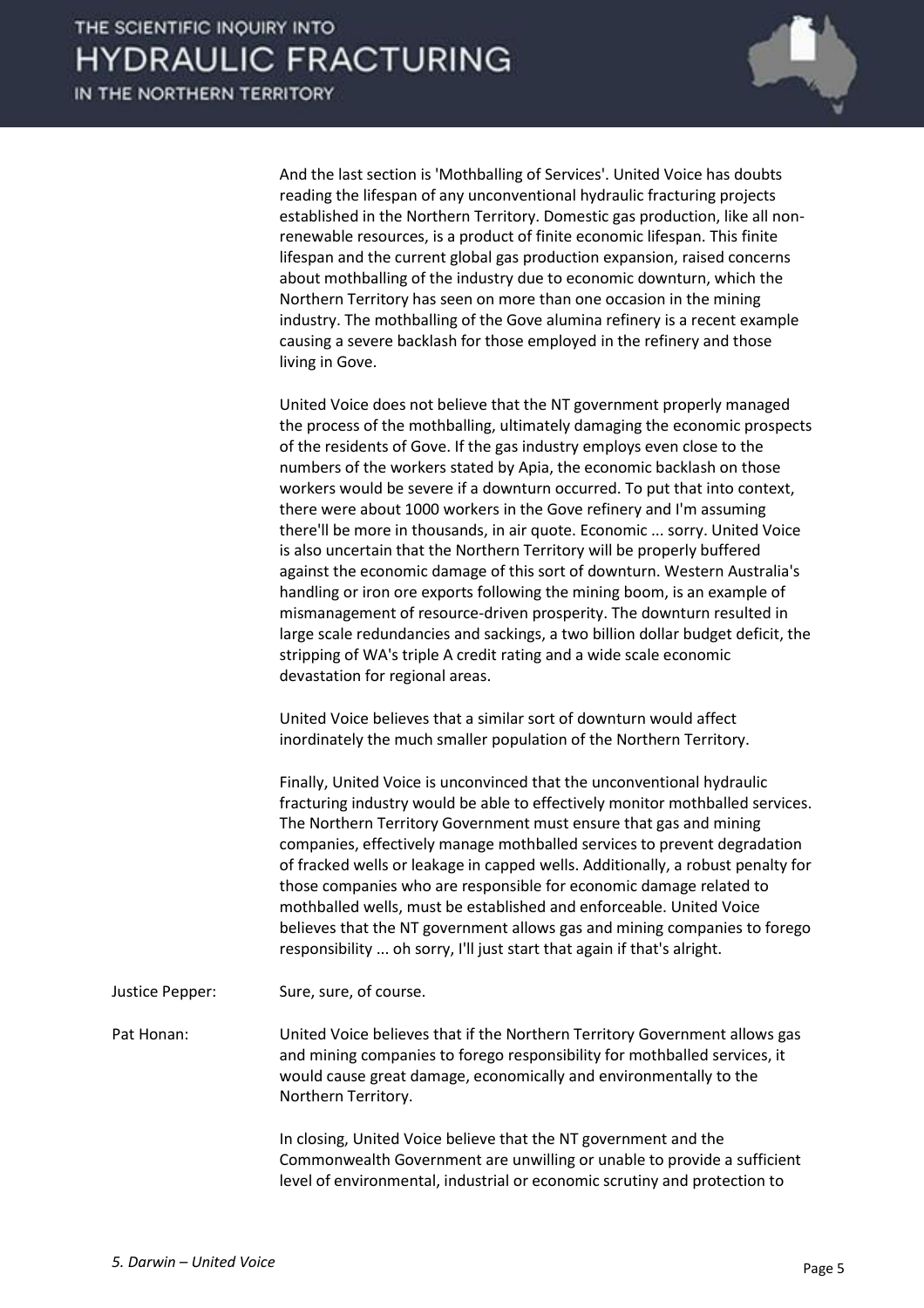IN THE NORTHERN TERRITORY



allow onshore unconventional hydraulic fracturing to occur in the Northern Territory.

 United Voice also believes that the gas industry is exaggerating the employment figures that are modelled for a prospective onshore hydraulic fracturing industry to be established in the Northern Territory.

 United Voice finally believes that if onshore unconventional hydraulic fracturing is allowed to operate in the Northern Territory, the potential costs to the economy, the environment and employment, vastly outweigh the benefits and as such does not support the establishment of an onshore unconventional hydraulic fracturing industry in the Northern Territory.

Thank you

- Justice Pepper: Thank you very much. I must have misheard, did you say that one of the groups of workers that you represented was mining?
- Pat Honan: Yes.
- Justice Pepper: Alright. Thank you. Any questions? ... Yes, Professor Hart.
- Professor Hart: Just your last point, if I understood you correctly, you were saying that United Voice's concern at the NT and Federal Government's ability to adequately scrutinise a new industry. Can you just expand on that? What's your basis for saying that?
- Pat Honan: Scrutiny, would that be in my closing statement?
- Professor Hart: It was pretty much the last statement
- Pat Honan: Okay
- Professor Hart: That was the way I interpreted it.

Pat Honan: Right. It would probably be more to my points earlier about the monitoring and the economic remediation of land that we've seen so far with mining projects in the Northern Territory. As we are the mining union, we have quite a lot to do with regional areas and miners specifically. We have quite a lot of experience with improperly remediated mines and very environmentally-damaging resulting ... or results from mines that have continued to operate in a ...I'm not sure what the right term would be ... unregulated way, possibly. It's something that we really don't want to see happen further and these are serious concerns that we've got.

Professor Hart: Okay. I got that point.

Pat Honan: Yep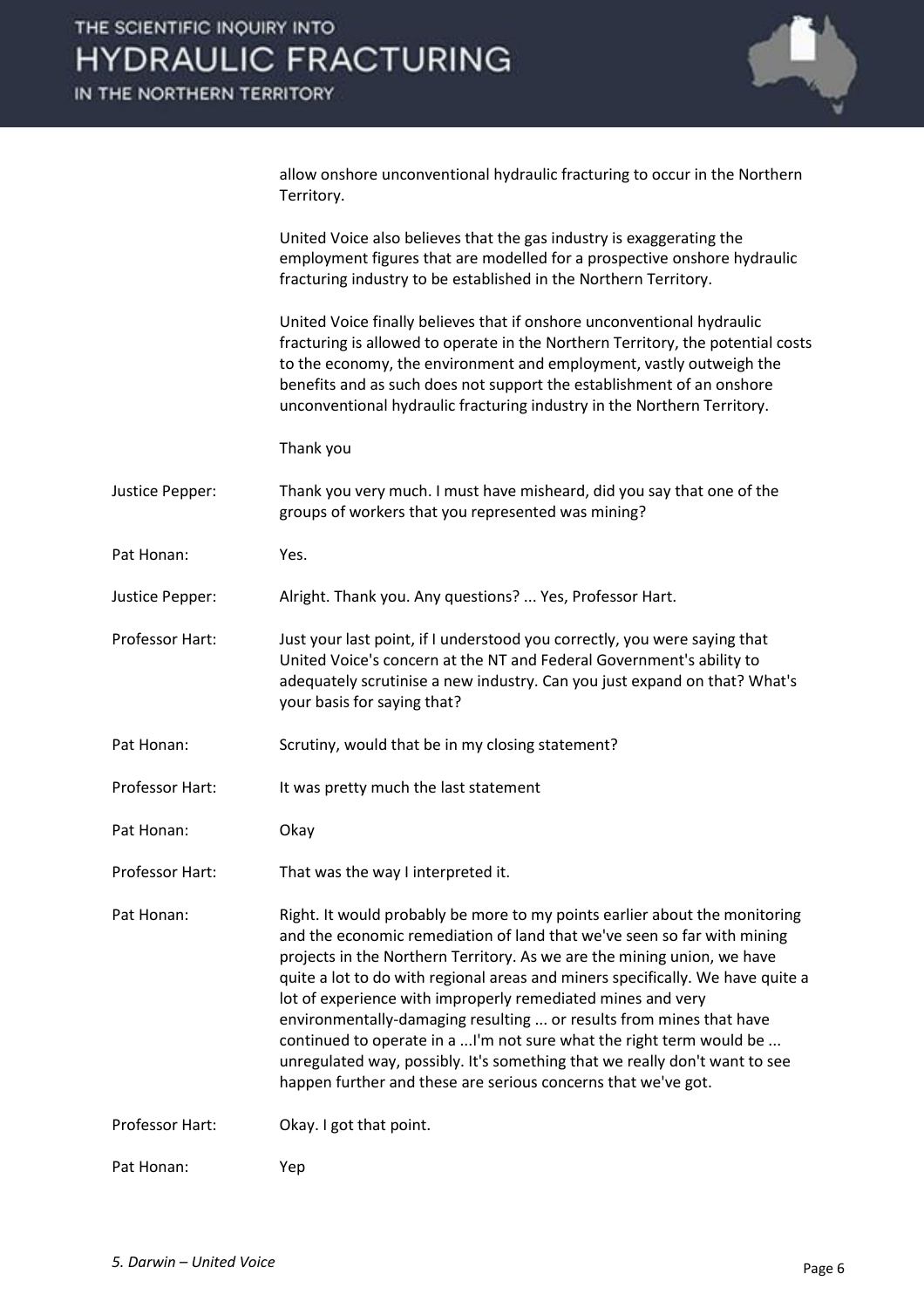IN THE NORTHERN TERRITORY



| Professor Hart: | I thought though that the last point you were looking at, I suppose the<br>authorization of a new industry, shale gas industry and I thought that you<br>were suggesting that NT and Federal Governments  you didn't think, I<br>suppose, think they robust enough processes for establishing a new<br>industry. Did I get that wrong?                                                                                                                                                                                             |
|-----------------|------------------------------------------------------------------------------------------------------------------------------------------------------------------------------------------------------------------------------------------------------------------------------------------------------------------------------------------------------------------------------------------------------------------------------------------------------------------------------------------------------------------------------------|
| Pat Honan:      | I'd agree with that. I was speaking hypothetical. It was a hypothetical<br>industry, that if it was to be established, we believe that the Commonwealth<br>and the Northern Territory Government do not have the capability to<br>affectively monitor or remediate.                                                                                                                                                                                                                                                                |
| Professor Hart: | Right.                                                                                                                                                                                                                                                                                                                                                                                                                                                                                                                             |
| Justice Pepper: | They may not have the capability now and I'm not saying they do or they<br>don't for the purpose of this question, but could you envisage a scenario<br>where they did?                                                                                                                                                                                                                                                                                                                                                            |
| Pat Honan:      | I don't know, I'm not in government.                                                                                                                                                                                                                                                                                                                                                                                                                                                                                               |
| Justice Pepper: | No fair enough, fair enough. What, again, if the government decides to lift<br>the moratorium, what would you like to see in place by way of regulations,<br>and I'm only speaking broadly here to provide greater certainty, if not,<br>transparency in relation to rehabilitation?                                                                                                                                                                                                                                               |
| Pat Honan:      | I don't think I'd be able to answer that one immediately as I'm only<br>representing our memberships concerns. I could take that on notice and<br>consult with our membership.                                                                                                                                                                                                                                                                                                                                                     |
| Justice Pepper: | Absolutely.                                                                                                                                                                                                                                                                                                                                                                                                                                                                                                                        |
| Pat Honan:      | No worries.                                                                                                                                                                                                                                                                                                                                                                                                                                                                                                                        |
| Justice Pepper: | Thank you very much                                                                                                                                                                                                                                                                                                                                                                                                                                                                                                                |
| Pat Honan:      | Would I be able to receive a copy of that question?                                                                                                                                                                                                                                                                                                                                                                                                                                                                                |
| Justice Pepper: | Yes, yes I'll catch up with you afterwards, yes.                                                                                                                                                                                                                                                                                                                                                                                                                                                                                   |
| Pat Honan:      | Thank you.                                                                                                                                                                                                                                                                                                                                                                                                                                                                                                                         |
| Justice Pepper: | Yes, Dr. Beck.                                                                                                                                                                                                                                                                                                                                                                                                                                                                                                                     |
| Dr. Beck:       | I appreciate your  the United Voice's expression of concern about the<br>development of the industry and you saying that there's no net benefits<br>compared to the damage. I respect your views on that. In terms of United<br>Voice, there is a net loss of people out of the Territory, people are leaving<br>the Territory. So where does United Voice see opportunities for<br>employment growth in the future, if it's not in the mining or the gas industry<br>because of your concerns about that, so where is the growth? |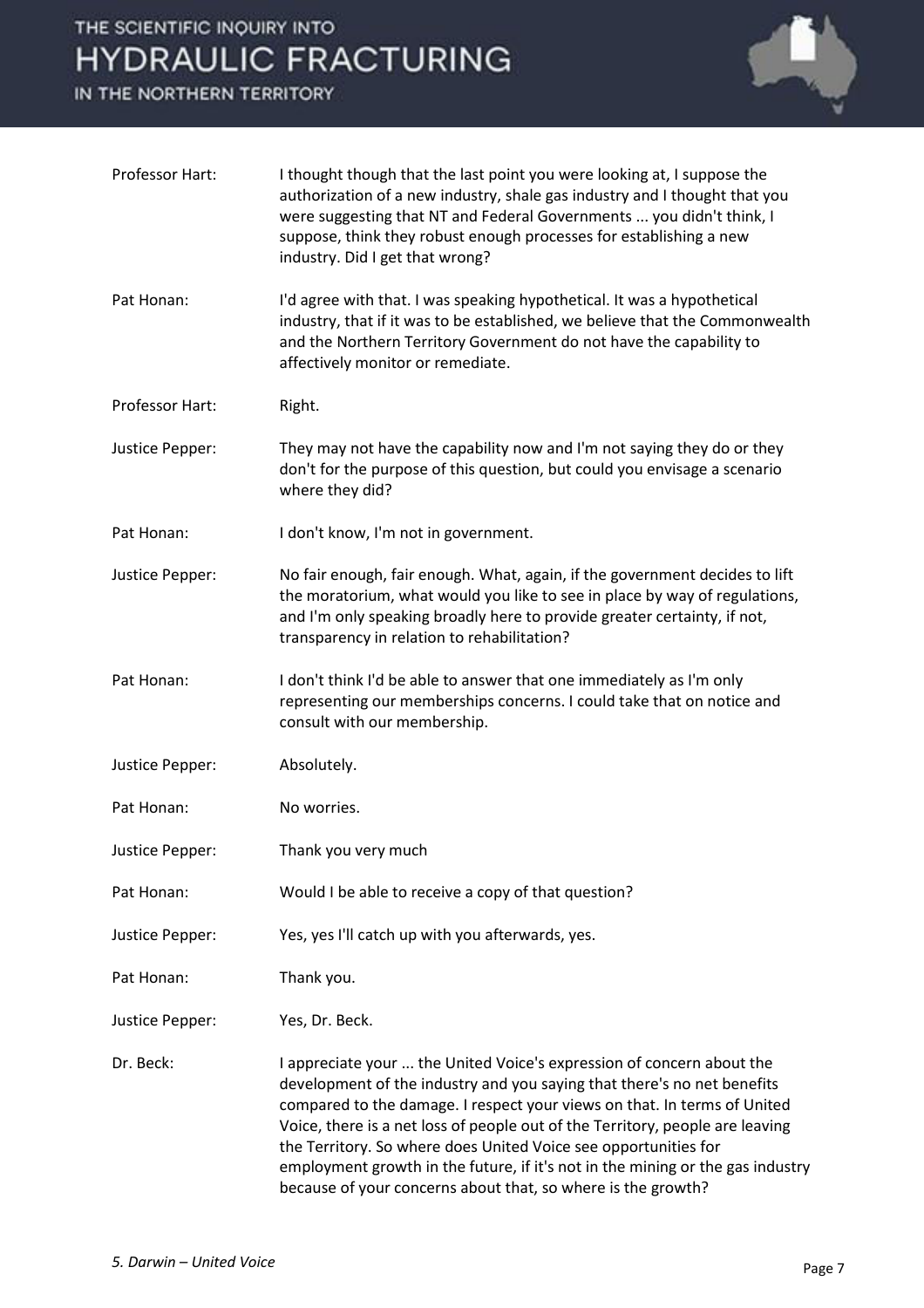IN THE NORTHERN TERRITORY



| Pat Honan:      | I'm afraid I won't be able to answer that one Dr. Beck. We are not an<br>employment creation organisation, we represent existing employees. I<br>wouldn't be able to hypothesise about future industries.                                                                                                                                                                                                                                                                                                                                                                                                                                                                                                                                                                                                                                                                                                                                                               |
|-----------------|-------------------------------------------------------------------------------------------------------------------------------------------------------------------------------------------------------------------------------------------------------------------------------------------------------------------------------------------------------------------------------------------------------------------------------------------------------------------------------------------------------------------------------------------------------------------------------------------------------------------------------------------------------------------------------------------------------------------------------------------------------------------------------------------------------------------------------------------------------------------------------------------------------------------------------------------------------------------------|
| Dr. Beck:       | Okay fine thank you.                                                                                                                                                                                                                                                                                                                                                                                                                                                                                                                                                                                                                                                                                                                                                                                                                                                                                                                                                    |
| Justice Pepper: | Yes, Professor Priestley.                                                                                                                                                                                                                                                                                                                                                                                                                                                                                                                                                                                                                                                                                                                                                                                                                                                                                                                                               |
| Prof Priestley: | In your closing statement, you're quite specific about your opposition to the<br>development of onshore gas industry. Do I take that to mean that you are<br>not as concerned about the development of the offshore gas industry? Or is<br>that an incorrect assumption?                                                                                                                                                                                                                                                                                                                                                                                                                                                                                                                                                                                                                                                                                                |
| Pat Honan:      | I believe this inquiry is about onshore fracturing. I would probably have to<br>take that on notice for offshore. These are only for onshore as the inquiry's<br>title specified I talk about that.                                                                                                                                                                                                                                                                                                                                                                                                                                                                                                                                                                                                                                                                                                                                                                     |
| Prof Priestley: | Thanks                                                                                                                                                                                                                                                                                                                                                                                                                                                                                                                                                                                                                                                                                                                                                                                                                                                                                                                                                                  |
| Justice Pepper: | Anyone else? Yes please Dr. Anderson                                                                                                                                                                                                                                                                                                                                                                                                                                                                                                                                                                                                                                                                                                                                                                                                                                                                                                                                    |
| Dr. Anderson:   | Does United Voice represent the onshore industry workers too?                                                                                                                                                                                                                                                                                                                                                                                                                                                                                                                                                                                                                                                                                                                                                                                                                                                                                                           |
| Pat Honan:      | They would be considered as mining workers, I believe, so we would have<br>coverage.                                                                                                                                                                                                                                                                                                                                                                                                                                                                                                                                                                                                                                                                                                                                                                                                                                                                                    |
| Justice Pepper: | So they would not have coverage?                                                                                                                                                                                                                                                                                                                                                                                                                                                                                                                                                                                                                                                                                                                                                                                                                                                                                                                                        |
| Pat Honan:      | No, we would have coverage.                                                                                                                                                                                                                                                                                                                                                                                                                                                                                                                                                                                                                                                                                                                                                                                                                                                                                                                                             |
| Justice Pepper: | Would have coverage, alright.                                                                                                                                                                                                                                                                                                                                                                                                                                                                                                                                                                                                                                                                                                                                                                                                                                                                                                                                           |
| Pat Honan:      | Sorry, would you like me to give a bit of context to why we represent miners<br>up here?                                                                                                                                                                                                                                                                                                                                                                                                                                                                                                                                                                                                                                                                                                                                                                                                                                                                                |
| Justice Pepper: | Yes please                                                                                                                                                                                                                                                                                                                                                                                                                                                                                                                                                                                                                                                                                                                                                                                                                                                                                                                                                              |
| Pat Honan:      | Because I think were the only branch of our union across Australia that does<br>actually represent miners. It's a holdover from the NAWU days when we<br>represented, as I said, all employees across the Northern Territory, bar very<br>few specific industries that were mainly trade-based. The maritime workers<br>would be a prime example of that. We  when the demarcation happened<br>in the early 70s, late 80s and early 90s, most of our membership shifted<br>away into their separate constituent unions. We, however held onto a<br>bunch of other industries that we don't have coverage of elsewhere, mining<br>being one of them and also the public sector. Not all the public sector, there<br>are certain segments in the public sector such as the prison officers, that we<br>have coverage over. That would be why, I suppose, we have a vested<br>interest in any onshore mining activities whatsoever, inclusive of the<br>fracking industry. |